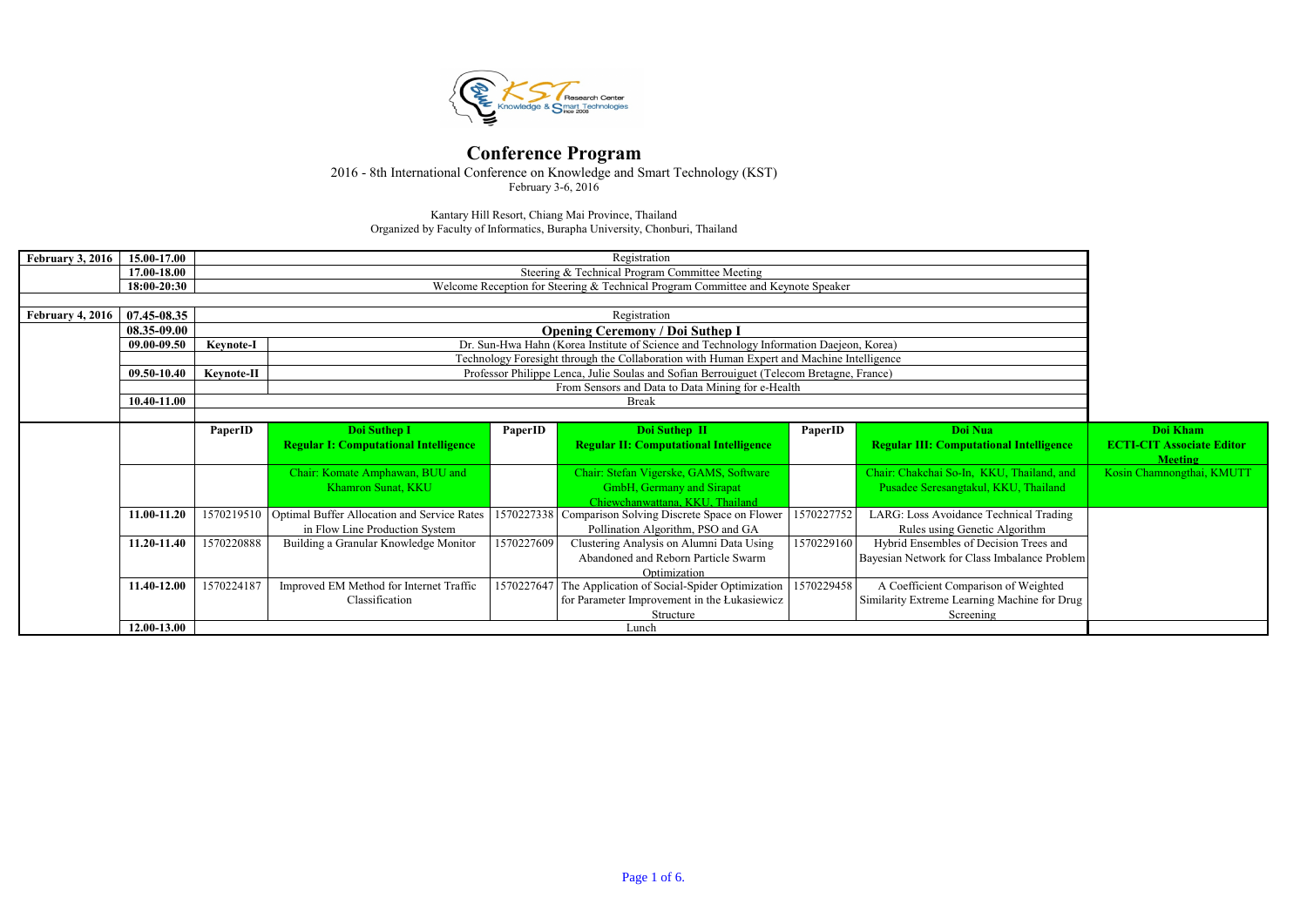

2016 - 8th International Conference on Knowledge and Smart Technology (KST)

| February 4, 2016 |             | PaperID    | Doi Suthep I                                             | PaperID    | Doi Suthep II                                           | PaperID | Doi Nua                                      | Doi Kham                         |
|------------------|-------------|------------|----------------------------------------------------------|------------|---------------------------------------------------------|---------|----------------------------------------------|----------------------------------|
|                  |             |            | <b>Regular IV: Computational Intelligence</b>            |            | <b>Regular V: Computational Intelligence &amp;</b>      |         | <b>Matlab Workshop on Computer Vision by</b> | <b>ECTI-CIT Associate Editor</b> |
|                  |             |            |                                                          |            | <b>Emerging Intelligent Technologies</b>                |         | <b>Assist. Prof. Dr. Parinya Sanguansat</b>  | <b>Meeting</b>                   |
|                  |             |            |                                                          |            |                                                         |         | (Panyapiwat Institute of Management,         |                                  |
|                  |             |            |                                                          |            |                                                         |         | <b>Thailand) Organized by ECTI Thailand</b>  |                                  |
|                  |             |            |                                                          |            |                                                         |         | <b>Association</b>                           |                                  |
|                  |             |            | Chair: Komate Amphawan, BUU and                          |            | Chair: Stefan Vigerske, GAMS Software                   |         | <b>Chair: Pusit Kulkasem and Benchaporn</b>  | Kosin Chamnongthai, KMUTT        |
|                  |             |            | Khamron Sunat, KKU                                       |            | GmbH, Germany and Athasit Surarerk, CU,                 |         | Jantarakongkul, BUU, Thailand                |                                  |
|                  |             |            |                                                          |            | <b>Thailand</b>                                         |         |                                              |                                  |
|                  | 13.00-13.20 | 1570230012 | Fast and Accurate Template Averaging for                 | 1570224006 | Improving Noise Estimation with RAPT Pitch              |         |                                              |                                  |
|                  |             |            | Time Series Classification                               |            | Voice Activity Detection Under Low SNR                  |         |                                              |                                  |
|                  |             |            |                                                          |            | Condition                                               |         |                                              |                                  |
|                  | 13.20-13.40 | 1570232299 | Face Recognition Using String Grammar                    | 1570224150 | IT Design Skills Selection for Professional             |         |                                              |                                  |
|                  |             |            | <b>Fuzzy K-Nearest Neighbor</b>                          |            | Development                                             |         |                                              |                                  |
|                  | 13.40-14.00 | 1570220523 | Distance Measurement with Smartphone                     | 1570227096 | Semantic Anonymization in Publishing                    |         |                                              |                                  |
|                  |             |            | using Acceleration Model of Hand Movement                |            | <b>Categorical Sensitive Attributes</b>                 |         |                                              |                                  |
|                  |             |            |                                                          |            |                                                         |         |                                              |                                  |
|                  | 14.00-14.20 | 1570222971 | Efficiency of Data Mining Models to Predict              |            | 1570227177 Greater Kuala Lumpur as a Smart City: A Case |         |                                              |                                  |
|                  |             |            | Academic Performance and a Cooperative                   |            | Study on Technology Opportunities                       |         |                                              |                                  |
|                  |             |            | Learning Model                                           |            |                                                         |         |                                              |                                  |
|                  | 14.20-14.40 |            | 1570223324   Dimension Independent Cosine Similarity for | 1570227258 | Guessing English Vocabularies: A Game                   |         |                                              |                                  |
|                  |             |            | Collaborative Filtering using MapReduce                  |            | Application for Children on Multiple Mobile             |         |                                              |                                  |
|                  |             |            |                                                          |            | Platforms                                               |         |                                              |                                  |
|                  | 14.40-15.00 |            |                                                          |            | <b>Break</b>                                            |         |                                              |                                  |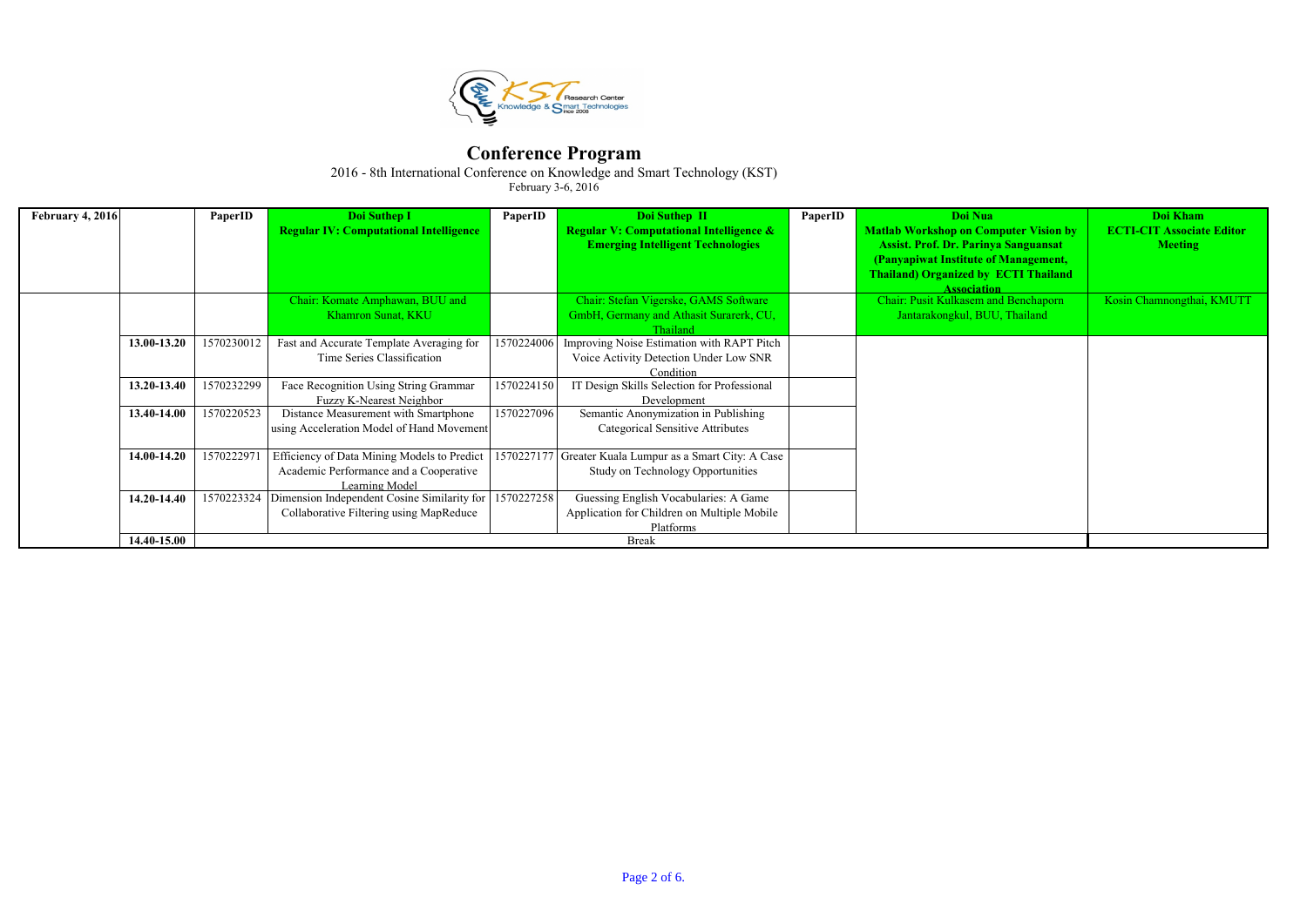

2016 - 8th International Conference on Knowledge and Smart Technology (KST)

| <b>February 4, 2016</b> |                 | PaperID                                       | Doi Suthep I                                                                                                     | PaperID    | Doi Suthep II                                                                                     | PaperID | Doi Nua                                                                                                                                                                                                  |  |  |  |
|-------------------------|-----------------|-----------------------------------------------|------------------------------------------------------------------------------------------------------------------|------------|---------------------------------------------------------------------------------------------------|---------|----------------------------------------------------------------------------------------------------------------------------------------------------------------------------------------------------------|--|--|--|
|                         |                 |                                               | <b>Regular VI: Intelligent Applications</b>                                                                      |            | <b>Special Session on Digital Science-based</b><br><b>Issue Resolution.</b>                       |         | <b>Matlab Workshop on Computer Vision by</b><br><b>Assist. Prof. Dr. Parinya Sanguansat</b><br>(Panyapiwat Institute of Management,<br><b>Thailand) Organized by ECTI Thailand</b><br><b>Association</b> |  |  |  |
|                         |                 |                                               | Chair: Komate Amphawan, BUU and<br>Khamron Sunat, KKU                                                            |            | Chair: Seungwoo Lee, KISTI, Korea                                                                 |         | <b>Chair: Pusit Kulkasem and Benchaporn</b><br>Jantarakongkul, BUU, Thailand                                                                                                                             |  |  |  |
|                         | 15.00-15.20     | 1570229040                                    | Extract Semantic Web Knowledge from<br>Wikipedia Tables and Lists                                                | 1570224245 | A Proposal to Construct Biomedical Triple<br>Collections for the Dementia Research                |         |                                                                                                                                                                                                          |  |  |  |
|                         | 15.20-15.40     | 1570228413                                    | Japanese Janken Recognition by Support<br>Vector Machine Based on Electromyogram<br>of Wrist                     | 1570228474 | Study on Data Center and Data Librarian Role<br>for Reuse of Research Data                        |         |                                                                                                                                                                                                          |  |  |  |
|                         | 15.40-16.00     | 1570218990                                    | Multimedia Based Scoreboard Development<br>of Four Disciplines of Execution for Journal<br>Publication           | 1570228890 | A Method for Analysing Patent Relationships<br>Based on Natural Language Processing<br>Techniques |         |                                                                                                                                                                                                          |  |  |  |
|                         | $16.00 - 16.20$ | 1570219169                                    | Current Research Themes in Software<br>Engineering: An Application of Text Mining                                | 1570232667 | Optimizing HBase Table Scheme for<br>Marketing Strategy Suggestion                                |         |                                                                                                                                                                                                          |  |  |  |
|                         | $16.20 - 16.40$ | 1570220304                                    | A System for Popular Thai Slang Extraction<br>from Social Media Content with N-Gram<br><b>Based Tokenization</b> |            |                                                                                                   |         |                                                                                                                                                                                                          |  |  |  |
|                         | 16.40-18.00     |                                               |                                                                                                                  |            | The 2nd Meeting of International Consortium in Informatics (ICI Meeting) / Doi Nua                |         |                                                                                                                                                                                                          |  |  |  |
|                         | $18.00 - 20:30$ | <b>Welcome Party / Dinner at Doi Suthep I</b> |                                                                                                                  |            |                                                                                                   |         |                                                                                                                                                                                                          |  |  |  |

| å                            |  |
|------------------------------|--|
| <b>Imputer Vision by</b>     |  |
|                              |  |
| iya Sanguansat               |  |
| of Management,               |  |
| <b>ECTI Thailand</b>         |  |
|                              |  |
| <u>ion</u><br>and Benchaporn |  |
|                              |  |
| JU, Thailand                 |  |
|                              |  |
|                              |  |
|                              |  |
|                              |  |
|                              |  |
|                              |  |
|                              |  |
|                              |  |
|                              |  |
|                              |  |
|                              |  |
|                              |  |
|                              |  |
|                              |  |
|                              |  |
|                              |  |
|                              |  |
|                              |  |
|                              |  |
|                              |  |
|                              |  |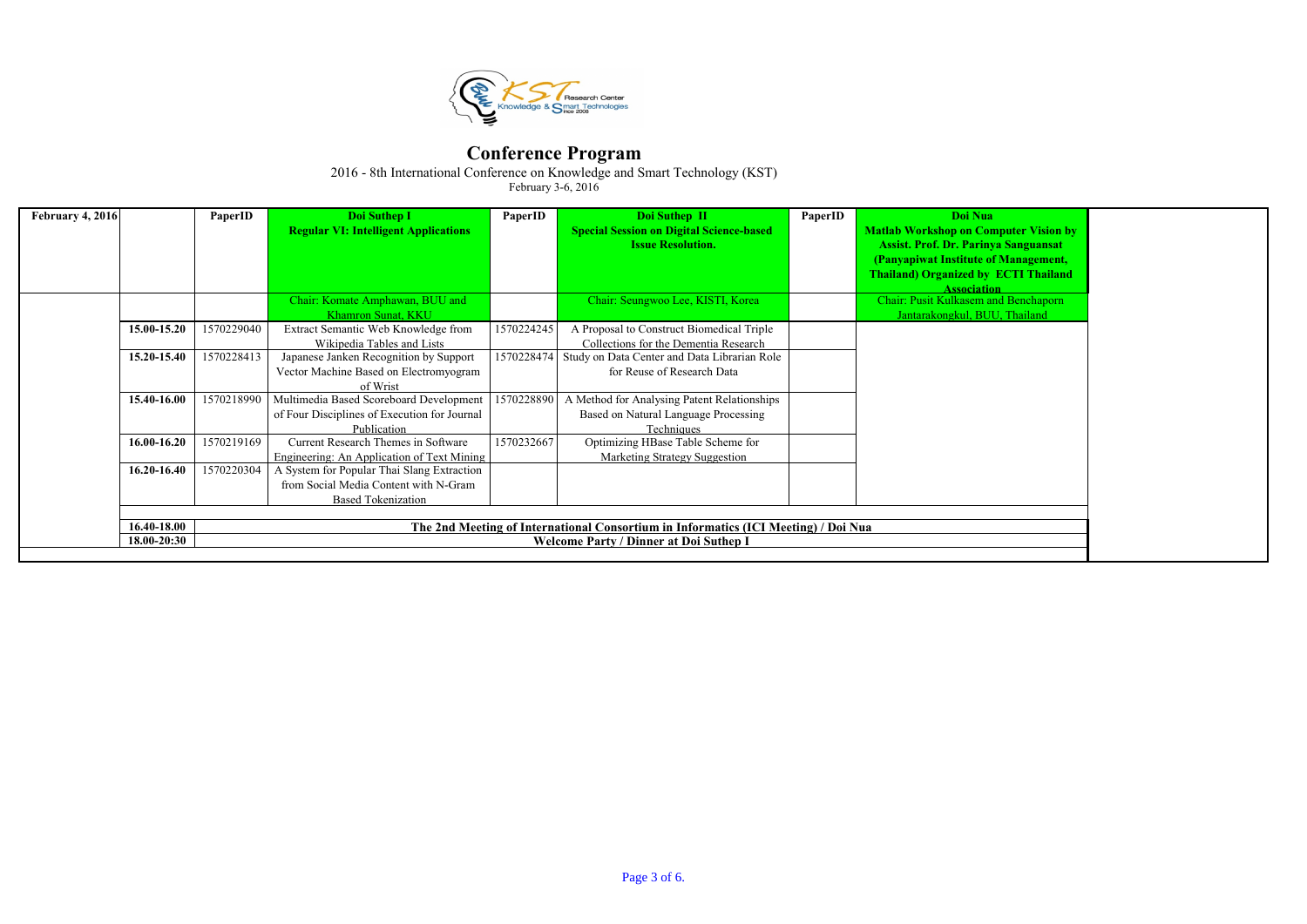

2016 - 8th International Conference on Knowledge and Smart Technology (KST)

| <b>February 5, 2016</b> | 08.00-08.45 |             | Registration                                                                                |            |                                                  |            |                                                  |  |  |  |  |  |  |
|-------------------------|-------------|-------------|---------------------------------------------------------------------------------------------|------------|--------------------------------------------------|------------|--------------------------------------------------|--|--|--|--|--|--|
|                         | 09.00-09.50 | Keynote-III | Professor Dr. Steve Russ (Warwick University, United Kingdom)                               |            |                                                  |            |                                                  |  |  |  |  |  |  |
|                         |             |             | Human Computing: a New Smart Technology for Learning and Life                               |            |                                                  |            |                                                  |  |  |  |  |  |  |
|                         | 09.50-10.10 |             | <b>Break</b>                                                                                |            |                                                  |            |                                                  |  |  |  |  |  |  |
|                         |             |             |                                                                                             |            |                                                  |            |                                                  |  |  |  |  |  |  |
|                         |             | PaperID     | Doi Suthep I                                                                                | PaperID    | Doi Suthep II                                    | PaperID    | Doi Nua                                          |  |  |  |  |  |  |
|                         |             |             | <b>Special Session on Image Processing,</b>                                                 |            | <b>Special Session on Cognitive Science and</b>  |            | <b>Regular VII: Intelligent Computer</b>         |  |  |  |  |  |  |
|                         |             |             | <b>Computer Vision, Human Perception,</b>                                                   |            | <b>Human Perception</b>                          |            | <b>Networks and Systems; and Intelligent</b>     |  |  |  |  |  |  |
|                         |             |             | <b>Knowledge-based System and its</b>                                                       |            |                                                  |            | <b>Applications</b>                              |  |  |  |  |  |  |
|                         |             |             | <b>Applications</b>                                                                         |            |                                                  |            |                                                  |  |  |  |  |  |  |
|                         |             |             | Chair: Montri Phothisonathai and Ukrit                                                      |            | Chair: Katsumi Watanabe,                         |            | Chair: Pusit Kulkasem, BUU, Thailand and         |  |  |  |  |  |  |
|                         |             |             | Watchareeruetai, KMITL, Thailand and                                                        |            | Waseda University / the University of Tokyo,     |            | Stefan Vigerske, GAMS Software GmbH,             |  |  |  |  |  |  |
|                         |             |             | Japan and Roberto Caldara, University of<br>Theekapun Charoenpong, SWU, Thailand<br>Germany |            |                                                  |            |                                                  |  |  |  |  |  |  |
|                         |             |             |                                                                                             |            | Fribourg, Switzerland                            |            |                                                  |  |  |  |  |  |  |
|                         | 10.10-10.30 | 1570220727  | Development of Facial Expression                                                            | 1570224243 | <b>Fascilitating Education Instruction Using</b> | 1570227702 | Distributed Storage Design for Encrypted         |  |  |  |  |  |  |
|                         |             |             | Recognition by Significant Sub-region                                                       |            | Gesture Control                                  |            | Personal Health Record Data                      |  |  |  |  |  |  |
|                         | 10.30-10.50 |             | 1570223596   Human Personality toward Digital Gameplay                                      | 1570224662 | Effects of Synchronous Motion and \Spatial       | 1570227718 | Flexible Interval Representation System in       |  |  |  |  |  |  |
|                         |             |             | Analytics for Edutainment-based                                                             |            | Alignment on Animacy Perception                  |            | Negative Binary Base                             |  |  |  |  |  |  |
|                         |             |             | <b>Instructional Design</b>                                                                 |            |                                                  |            |                                                  |  |  |  |  |  |  |
|                         | 10.50-11.10 | 1570224788  | The Method to Read Nutrient Quantity in                                                     | 1570227700 | How People Perceive Different Robot Types        | 1570227737 | Energy Efficient Density-based Clustering        |  |  |  |  |  |  |
|                         |             |             | Guideline Daily Amounts Label by Image                                                      |            |                                                  |            | Technique for Wireless Sensor Network            |  |  |  |  |  |  |
|                         |             |             | Processing                                                                                  |            |                                                  |            |                                                  |  |  |  |  |  |  |
|                         | 11.10-11.30 | 1570227640  | Automated Detection of Plasmodium Falciparum                                                | 1570227726 | Gender Differences in Visuomotor Sequence        | 1570221350 | 3D Reconstruction and Feature Extraction for     |  |  |  |  |  |  |
|                         |             |             | from Giemsa-Stained Thin Blood Films                                                        |            | Learning                                         |            | <b>Agricultural Produce Grading</b>              |  |  |  |  |  |  |
|                         | 11.30-11.50 | 1570227651  | Automated Segmentation of Erythrocytes from                                                 | 1570227736 | Category Specific Knowledge Modulate Capacity    | 1570227283 | Investigating Ultraharmonic Modeling from        |  |  |  |  |  |  |
|                         |             |             | Giemsa-Stained Thin Blood Films                                                             |            | <b>Limitations of Visual Short-Term Memory</b>   |            | Ultrasound Echo Signal with SISO Volterra Filter |  |  |  |  |  |  |
|                         | 11.50-13.00 |             |                                                                                             |            | Lunch                                            |            |                                                  |  |  |  |  |  |  |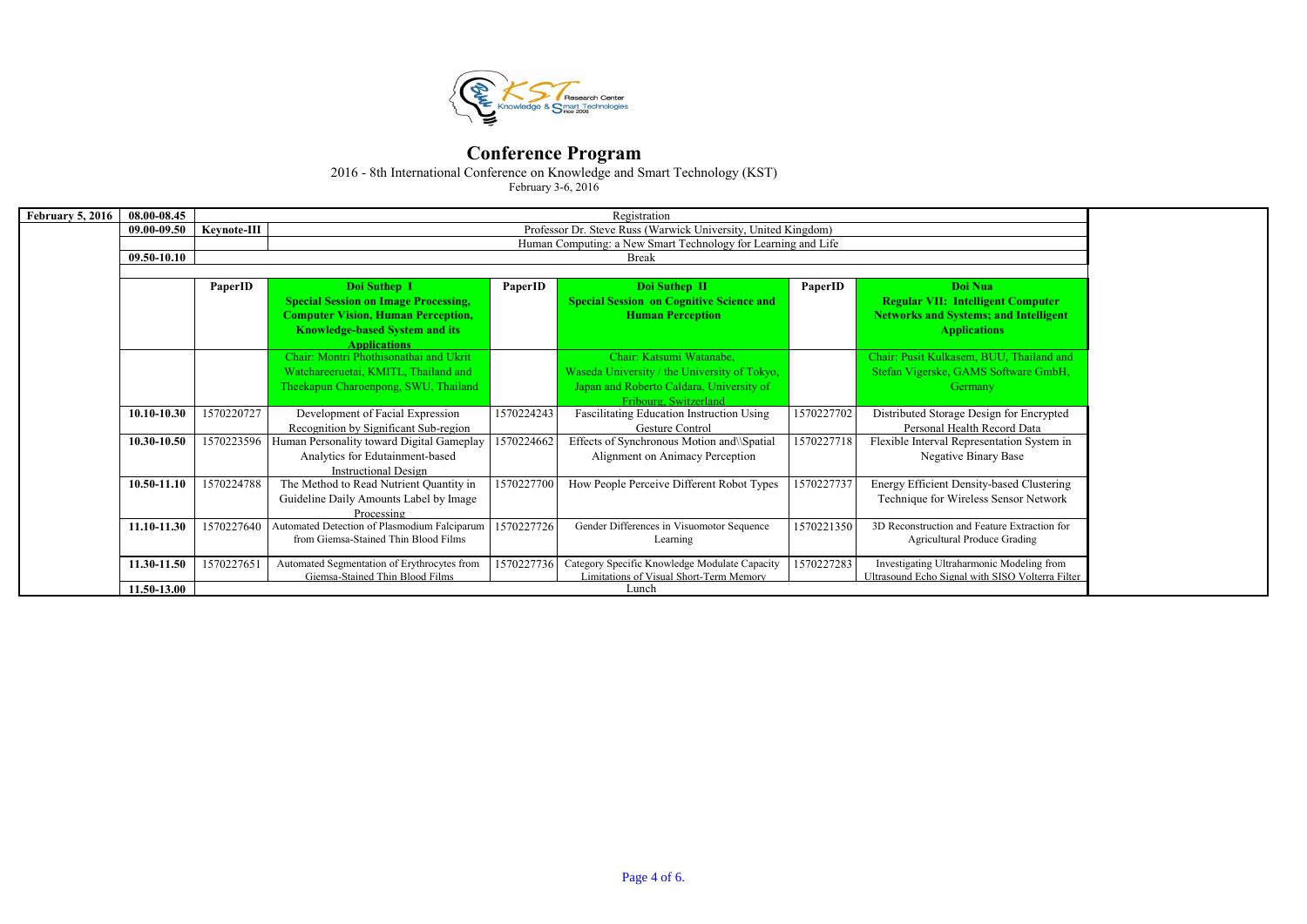

2016 - 8th International Conference on Knowledge and Smart Technology (KST)

| <b>February 5, 2016</b> |             | PaperID    | Doi Suthep I                                  | PaperID    | Doi Suthep II                                   | PaperID    | Doi Nua                                                    |
|-------------------------|-------------|------------|-----------------------------------------------|------------|-------------------------------------------------|------------|------------------------------------------------------------|
|                         |             |            | <b>Special Session on Image Processing,</b>   |            | <b>Special Session on Cognitive Science and</b> |            | <b>Regular VIII: Intelligent Applications</b>              |
|                         |             |            | <b>Computer Vision, Human Perception,</b>     |            | <b>Human Perception and Special Session on</b>  |            |                                                            |
|                         |             |            | <b>Knowledge-based System and its</b>         |            | <b>Empirical Modelling</b>                      |            |                                                            |
|                         |             |            | <b>Applications</b>                           |            |                                                 |            |                                                            |
|                         |             |            | Chair: Montri Phothisonathai and Ukrit        |            | Chair: Katsumi Watanabe,                        |            | Chair: Pusit Kulkasem, BUU, Thailand and                   |
|                         |             |            | Watchareeruetai, KMITL, Thailand and          |            | Waseda University / the University of Tokyo,    |            | Stefan Vigerske, GAMS Software GmbH,                       |
|                         |             |            | Theekapun Charoenpong, SWU, Thailand          |            | Japan and Roberto Caldara, University of        |            | Germany                                                    |
|                         |             |            |                                               |            | Fribourg, Switzerland                           |            |                                                            |
|                         | 13.00-13.20 | 1570227741 | A Computer Vision Based Vehicle Detection and | $EM-01$    | Experiences with Empirical Modelling Tools in   | 1570227855 | On the Finding Proper Cache Prediction Model               |
|                         |             |            | Counting System                               |            | Schools in Greece and Thailand                  |            | <b>Using Neural Network</b>                                |
|                         | 13.20-13.40 | 1570227746 | RTS Terrain Analysis: An Axial-based Approach | $EM-02$    | Computing Applications from an Empirical        |            | 1570229141 Improvement in Detection of Abandoned Object by |
|                         |             |            | for Improving Chokepoint Detection Method     |            | Modelling Perspective: Progress, Projects and   |            | Pan-Tilt Camera                                            |
|                         |             |            |                                               |            | <b>Prospects</b>                                |            |                                                            |
|                         | 13.40-14.00 | 1570229062 | Leaf Identification Using Apical and Basal    | $EM-03$    | Human Learning and Machine Learning: Building   |            | 1570229396 Motor Insurance Knowledge Management in AIML    |
|                         |             |            | Features                                      |            | Bridges or Integration?                         |            | Formai                                                     |
|                         | 14.00-14.20 | 1570229469 | Combining Deep Convolutional Networks         | 1570227742 | Memory Distortion of Depth of a Visual Stimulus | 1570226710 | CubeSat Image Transmission in JPEG                         |
|                         |             |            | and SVMs for Mass Detection on Digital        |            | for Perception and Action                       |            | Compression: An Experiment on High Altitude                |
|                         |             |            | Mammograms                                    |            |                                                 |            | Platform                                                   |
|                         | 14.20-15.40 |            |                                               |            | <b>Break</b>                                    |            |                                                            |